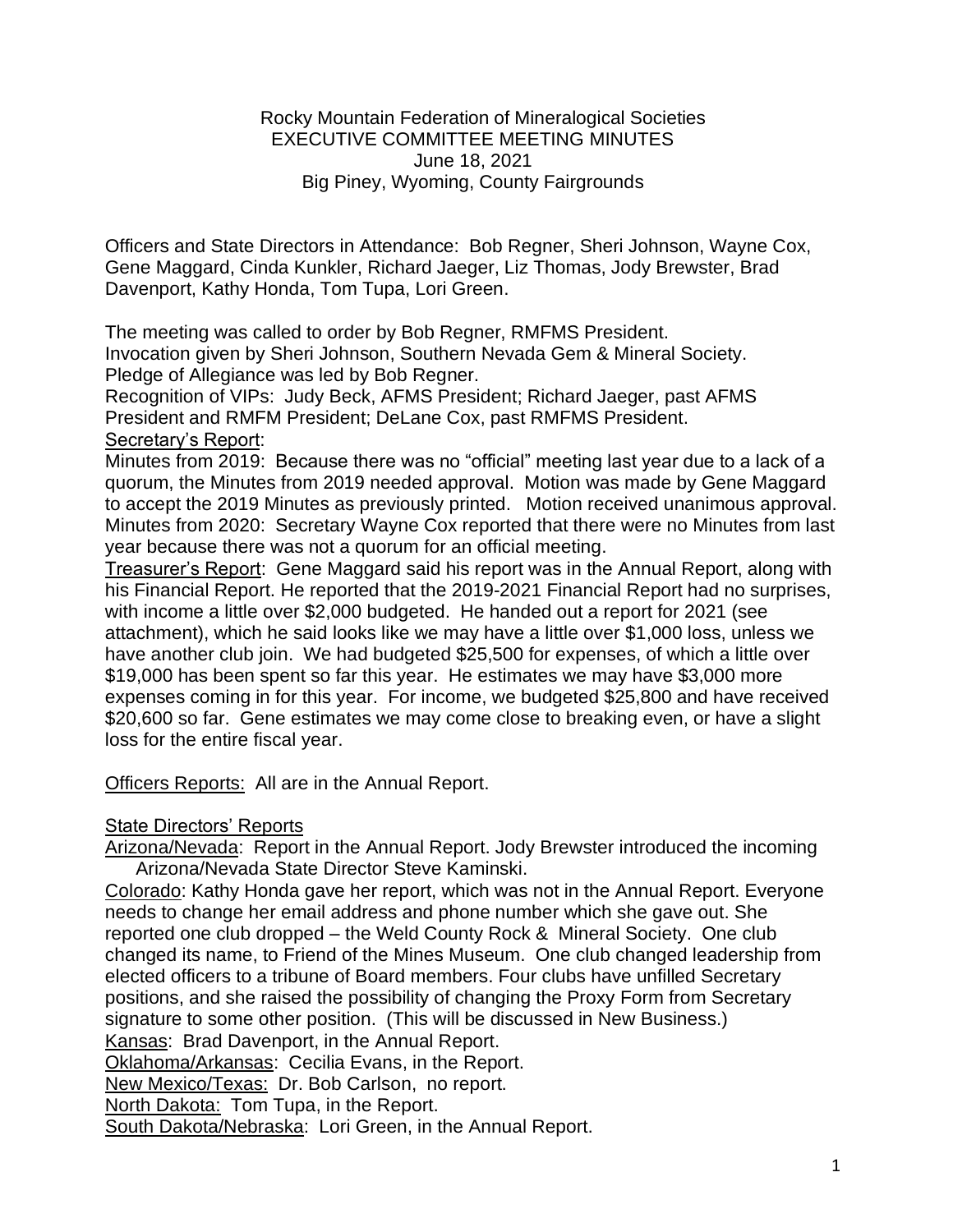Utah: Tom Burchard, no report. Wyoming: Jim Gray, in the Report.

Old Business There was no old business to discuss.

## New Business

A. Putting all the Program Videos on line for clubs to use: Bob talked to the Webmaster, and he can put them on the RMFMS website. This way they can be available to anyone. Programs can be used at meetings using a video connection, or from the computer. They can be watched at home. Programs would not have to be ordered and paid for. Gene said we have programs that no one has ever checked out. The slide shows are not used at all. And we have not found anyone who will transfer slides to video. Gene suggested that we cut out all the old stuff that is out-of-date. Sheri Johnson suggested we put them onto YouTube channel for anyone to use. Basically, that is what Webmaster Joel Johnston will do. This might also be good publicity for Federation. Motion was made by Lori Green to take to Delegates for approval. Second: Wayne Cox. Approved. This will go to Delegates Meeting.

 (Break in Schedule: Presentation by Steve Kaminski, in-coming Arizona SD, on a new Mineral Museum in Arizona.)

B. Printed Copies of Membership Directory: Bob pointed out that it would save money when the Membership Directory could be on the Website for people to print off themselves. However, the By-Laws state that we will have it as printed copy. Several people said they want to have the printed Directory. Gene recommends we terminate discussion and move on. This topic will not go to Delegates Meeting

C. Dissemination of Information on Available Programs: people do not know how to get to this information. Discussion followed concerning how and where to get information, but this needs further discussion. Bob said we will need further information about this. This topic will not go to Delegates Meeting.

D. Official Letterhead: Bob said there is no official RMFMS letterhead. But we do have that. Information is located in the Stationery and Trophies OP. Bob Carlson has copies, if anyone needs some. Judy Beck said it is available and you can get it from Bob Carlson. Sheri asked for postal box for mail that someone attends to. Discussion followed, but the topic will not be carried forward to Delegates Meeting. Wayne Cox made a motion to look into getting a PO Box in order to have a mailing permanent address for General Correspondence. Sheri Second. Motion was not approved. This will not be carried to Delegates meeting.

E. Bob asked if we need to change the amount of money the RMFMS spends on the yearly Convention. We have an OP that says the RMFMS can loan the Host Club \$750 for Convention, but Liz Thomas said that is not enough. RMF has enough money to pay for our Convention. Bob asked what is cost of putting on a Convention? Liz Thomas, Convention Advisor, says that will vary according to the location. Gene Maggard stated there is a statement for RMFMS to give a grant of up to \$750 to a club to help with costs. He has a worksheet for the Host Club to fill out and return, showing how they were using money. It is not in the By-Laws or OP, just a standing rule according to Gene. There is an OP that states this year the loan will be \$1,000 because of the AFMS Convention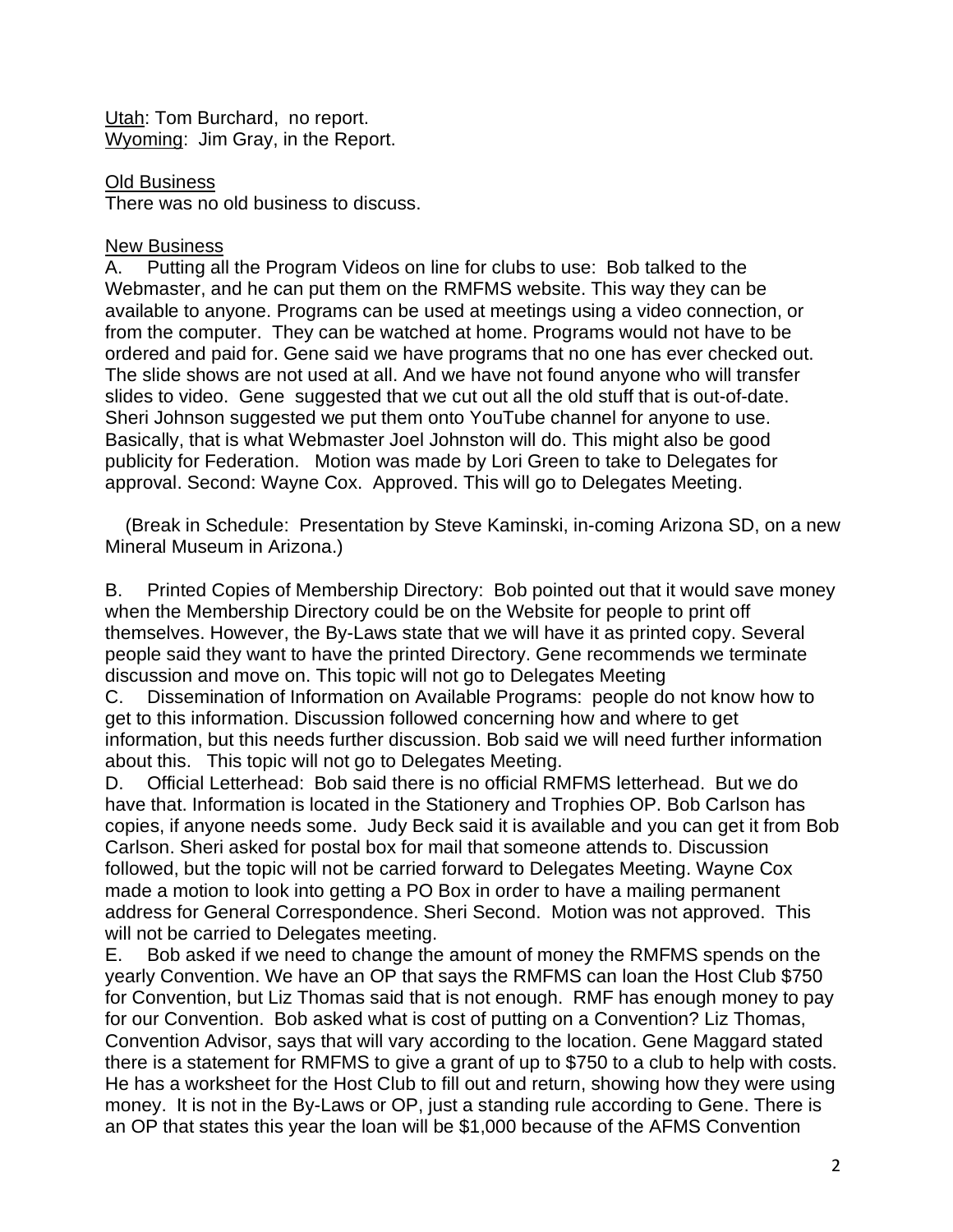being held with the RMFMS Convention. The grant money would be to help the Host club to put the Rocky Mountain Federation part of a Convention together. Discussion was held on how to get cost estimates for each person. Motion was made by Liz to increase the grant to \$1,000 that we offer the Host Clubs for RMFMS expenses, starting with next year's Convention. Wayne second. Move to take to Delegates Meeting. F. Put Award recipients on-line: Bob suggests the winners of RMFMS contests go on the website and Newsletter for recognition. Motion to approve by Gene, Second by Liz. Moves to Delegates Meeting.

G. Bob asked if we should we send out voting items with the Proxy form. Bob says Delegates have no idea what they will be voting on. People voting Proxies may not have any notion what the club they represent should be voted on. They should be voting the way they thought the club wanted. However, Wayne Cox pointed out that the LRPC info is in the Annual Report on their proposed changes. Generally, all of the information is not available until after the Executive Committee meeting. Discussion followed on how information could be disseminated. This topic will not to be taken to Delegates Meeting H. Long Range Planning Committee (LRPC) Report.

- 1. Liz Thomas wants to discuss the addition of the grant info discussed earlier into an OP so it can be passed this year. Discussion continued from earlier conversation on topic. Judy Beck suggests it go into the Convention Code OP, not an OP by itself. Sheri Johnson made a motion to make a change to the Convention Code OP for \$1,000 to be used as a grant to the Host society. Second by Liz. Approved to go to Delegates meeting. Bob appointed Gene and Liz to write
- the changes and present it at the Delegates Meeting. 2. New President's OP. Liz wants to remove line 4 as presented in the Annual Report. Gene moved to accept as amended. Second by Kathy Honda. Discussion followed. They want the President to cover Induction of Officers added to this OP. Motion to approve as amended. This will go to the Delegates meeting.
- 3. Vice President OP. Gene recommends this new OP go to Delegates to be approved as presented by LRPC. Second by Wayne. Liz wants to strike #6 for VP. Gene re-stated his motion to include #6 as originally written. Second: Wayne. Motion passed, one objection. Will go to Delegates Meeting.
- 4. Convention Advisor OP: Liz wants to strike #4 as originally presented for simplicity. Motion by Gene Maggard to approve with changes ("shall" not "should"). Second by Sheri. Take to Delegates meeting.
- 5. By-Laws change: Article XIII Proxy signature. Gene made a motion to accept the Proxy change as written by LRPC. Seconded by Liz. The information has been sent out in Annual Report for Delegates as required. However, after much discussion, this will go back to LRPC for re-write and be presented next year.

 I. Cinda Kunkler brought up that the Historian does not have a OP. DeLane Cox said there is also no OP for International Relations, but we have someone doing that job and their report is in the Annual Report. Bob would like to have the proposed new OP for both positions presented next year.

The president called for any other business. With no further business, meeting was adjourned.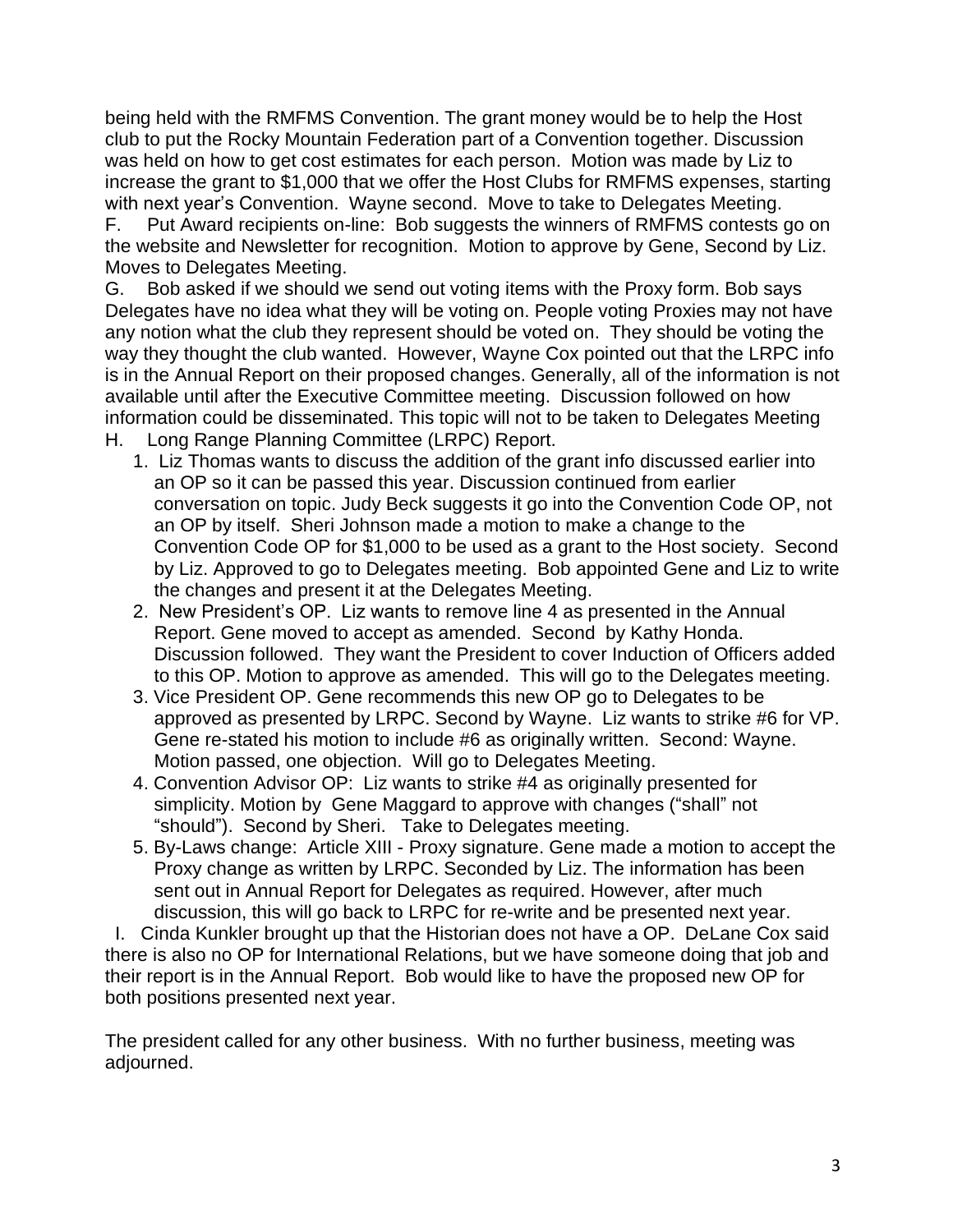## RMFMS 2020-21 First Half Report

| Beginning Balance 11/1/2020                  |            |
|----------------------------------------------|------------|
| <b>Checking Balance</b>                      | 10,959.19  |
| CNB CD 181 (was SF 1206) (matures 7/27/2022) | 31,448.77  |
| SF CD 4249 (matured 11/7/20)                 | 55,162.53  |
| Vanguard Bond Fund                           | 95,214.80  |
| <b>Ending Cash and Investment Balance</b>    | 192,785.29 |
|                                              |            |

| <b>Category</b>                              | <b>Fiscal Year</b>                |          |                                                                                 |                     |                         |          |                              |          |
|----------------------------------------------|-----------------------------------|----------|---------------------------------------------------------------------------------|---------------------|-------------------------|----------|------------------------------|----------|
|                                              | 2019-20 Fiscal Year Annual Report |          |                                                                                 |                     | 2020-21 Proposed Budget |          |                              |          |
|                                              | <b>Expense</b>                    |          | Income                                                                          |                     | Expense                 |          | Income                       |          |
|                                              | <b>Budget</b>                     | Actual   | <b>Budget</b>                                                                   | Actual              | <b>Budget</b>           | Actual   | <b>Budget</b>                | Actual   |
| All American Club - D. Cox                   | 100.00                            | 0.00     |                                                                                 |                     | 100.00                  |          |                              |          |
| <b>AFMS Travel - Regner</b>                  | 1,500.00                          | 0.00     |                                                                                 |                     | 1,500.00                |          |                              |          |
| Competitions - Exhibits -<br>Carlson         | 300.00                            | 11.89    |                                                                                 |                     | 300.00                  |          |                              |          |
| <b>Competitions, Newsletter</b><br>L. Jaeger | 150.00                            | 0.00     |                                                                                 |                     | 150.00                  |          |                              |          |
| Convention Exp- Maggard                      | 700.00                            | 482.00   |                                                                                 |                     | 700.00                  |          |                              |          |
| Convention-Exec. Board<br>Travel             | 800.00                            | 437.00   |                                                                                 |                     | 800.00                  |          |                              |          |
| Directory -                                  | 1,000.00                          | 1,214.01 |                                                                                 |                     | 1,300.00                | 1,115.12 |                              |          |
| Donations-AFMS Sch.<br>Found.                | 4,374.00                          | 4,374.00 |                                                                                 |                     | 4,139.65                | 4,139.65 |                              |          |
| Dues/Memberships-AFMS                        | 7,600.00                          | 7,599.75 |                                                                                 | 15,000.00 16,220.00 | 8,164.50                |          | 7,075.90 16,000.00 13,178.70 |          |
| <b>Insurance Prem. Club</b>                  | 6,300.00                          | 6,581.00 | 6,300.00                                                                        | 7,281.65            | 6,600.00                | 6,581.00 | 7,000.00                     | 6,060.30 |
| Interest/Dividends                           |                                   |          | 4,000.00                                                                        | 4,139.65            |                         |          | 2,700.00                     | 1,207.58 |
| Library - Maggard                            | 50.00                             | 4.39     | 50.00                                                                           | 7.00                | 50.00                   | 4.95     | 50.00                        | 7.00     |
| Name Badges - Jaeger                         | 100.00                            | 146.66   |                                                                                 |                     | 150.00                  | 23.10    |                              |          |
| Newsletter - Woods                           |                                   | 0.00     |                                                                                 |                     |                         |          |                              |          |
| Ribbons - Moore                              | 250.00                            | 217.70   |                                                                                 |                     | 250.00                  |          |                              |          |
| Secretary - Wayne Cox                        | 100.00                            | 0.00     |                                                                                 |                     | 100.00                  |          |                              |          |
| <b>State Director Travel</b>                 | 1,000.00                          | 0.00     |                                                                                 |                     | 1,000.00                |          |                              |          |
| Subscriptions                                |                                   |          |                                                                                 |                     |                         |          |                              |          |
| Supplies - Riggs                             | 75.00                             | 0.00     | 75.00                                                                           | 0.00                | 75.00                   |          | 75.00                        | 167.00   |
| Treasurer                                    | 150.00                            | 120.25   |                                                                                 |                     | 150.00                  | 110.75   |                              |          |
| <b>Trademark</b>                             |                                   |          |                                                                                 |                     |                         |          |                              |          |
| Website                                      |                                   |          |                                                                                 |                     |                         |          |                              |          |
| <b>TOTAL</b>                                 |                                   |          | 24,549.00 21,188.65 25,425.00 27,648.30 25,529.15 19,050.47 25,825.00 20,620.58 |                     |                         |          |                              |          |